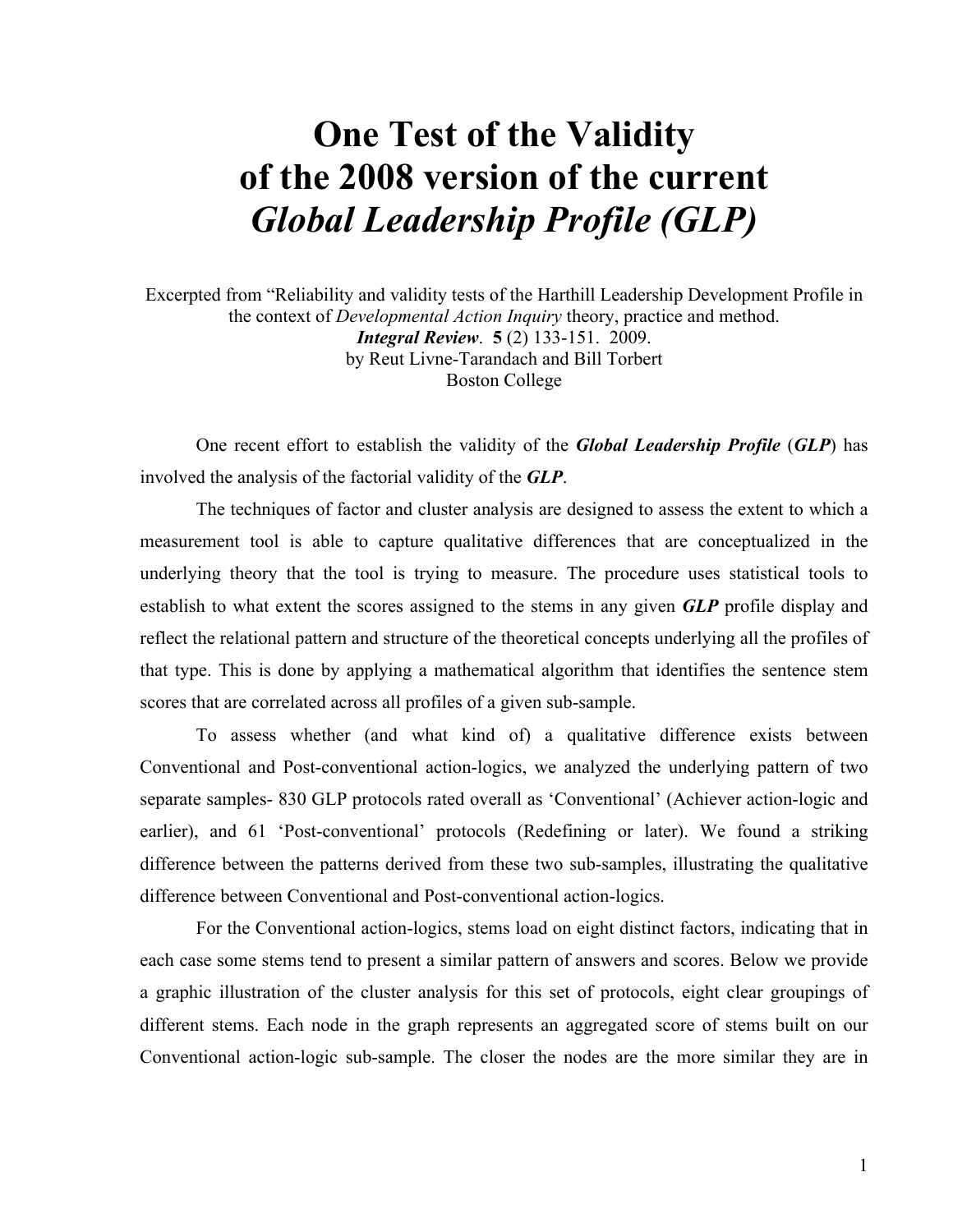scoring. The further the nodes are the less similar in scoring. The lines in this graph represent the association among stems.



Figure 1: Cluster analysis of LDP scores on 36 stems of Conventional profiles

Figure 1 shows eight distinct clusters of stems that indicate a level of similarities within clusters and dissimilarities across clusters. For example, stems 3, 17, 20, 22, 24 that make up cluster 6 reflect the high correlation in scores assigned to this set of stems. Overall, this cluster analysis of the factors, or overarching themes, that emerge when analyzing Conventional GLPs is itself quite conventional statistically, in that distinct clusters or factors show up, with different sentence stems associated with a single factor.

In contrast, we found a strikingly different pattern emerging from Post-conventional profiles. For the Post-conventional action-logics (Redefining and later), stems loaded on 11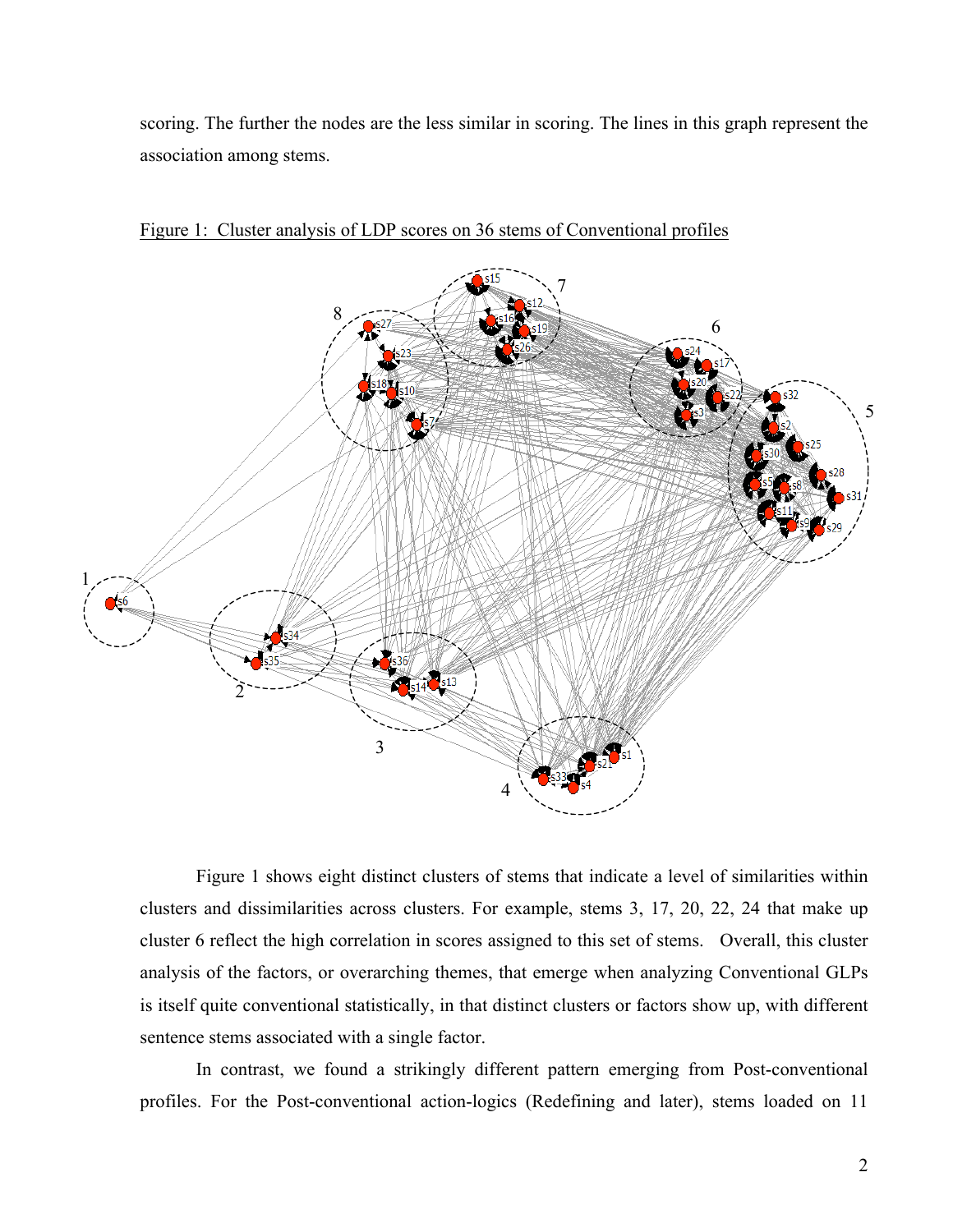factors, but loadings were not confined to one factor per stem. More than half (52%) of the stems loaded on two factors or more (9 stems loaded on 2 factors, 7 loaded on 3 factors, and 3 loaded on 4 factors).



Figure 2: Cluster analysis of LDP scores on 36 stems of Post-conventional profiles

Above, we provide a graphic illustration of the cluster analysis of this set of protocols suggesting a complex grouping of stems. This "spaghetti and meatballs" graph illustrates that in contrast to the neat and carefully differentiated factors emerging in Conventional profiles, Postconventional action-logics tend to exhibit a more complex, mutually-causal-and-inter-relateddynamic mental map.

For example, in the Conventional cluster analysis (Figure 1), stem 3 tends to be associated with stems 17, 20, 22, 24 (see cluster 6) but not with other stems. In the Postconventional cluster analysis (Figure 2), we find that a given stem, such as stem 3, not only correlates with a different set of stems (e.g. stem 3 now correlates with stems 7, 10, 12, 21, and